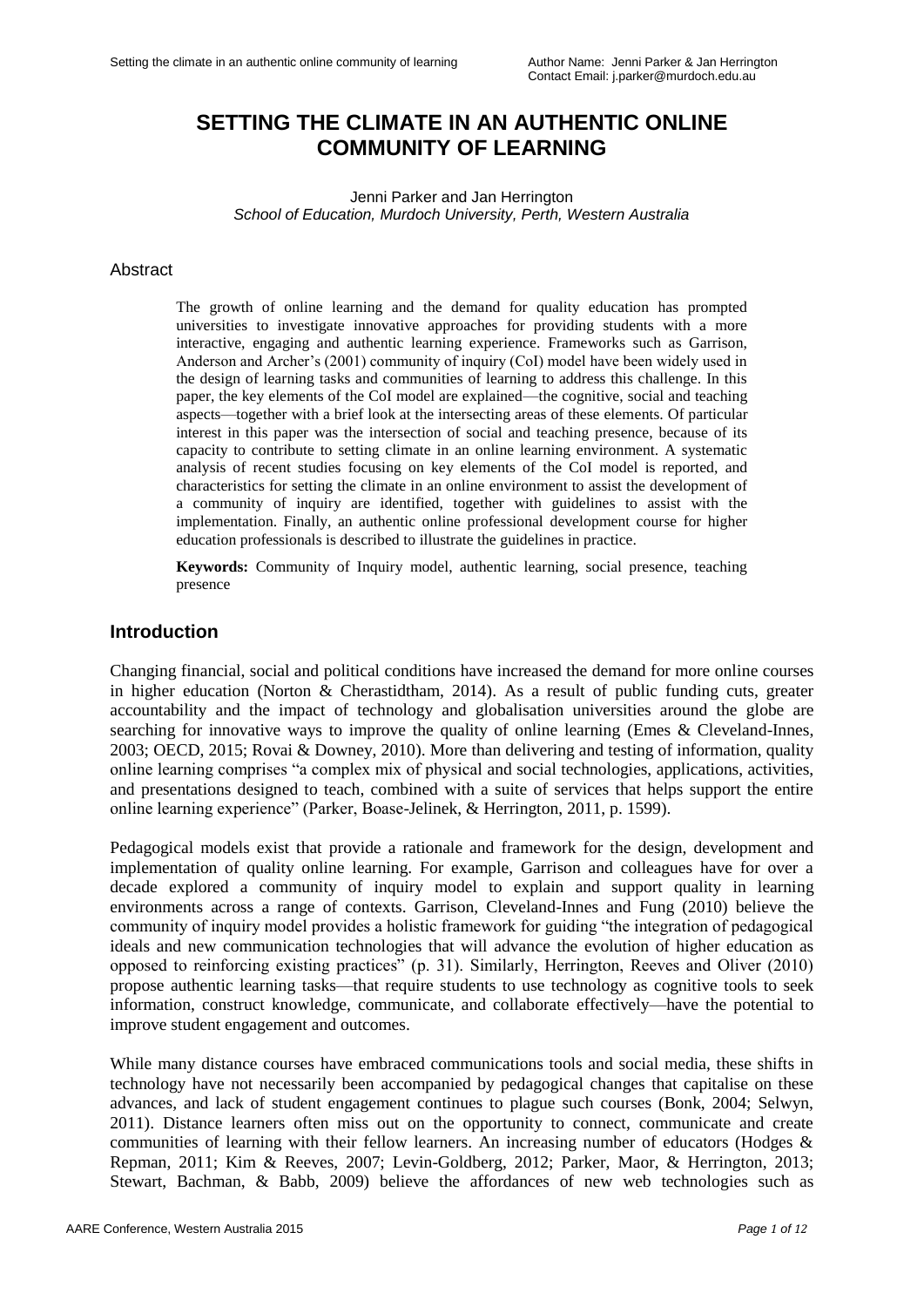"connectivity, content creation, and knowledge and information aggregation" (Lee & McLoughlin, 2010, p. 74) have the capacity to transform the teacher-learner relationship. However, many find creating and sustaining online communities of learning very challenging (Anderson, 2008).

A review of the literature and discussions with practitioners (cf. Parker, 2011) revealed some university educators would like to make their courses more interactive and engaging but feel they are not necessarily encouraged to do so by their institutions, and they lack the knowledge, skills, and time to successfully redevelop their own learning environments. Maor (1999) suggests educators need to experience new pedagogical approaches as learners in order to implement changes to their teaching practices. However, many university professional development courses tend to focus on "teaching" how to use various technologies, rather than pedagogical strategies for using technology to support student learning (Awouters & Jans, 2009).

In this paper, we report on a design-based research study exploring the impact of an authentic learning framework for designing and implementing a professional development course for university teachers. The pedagogical framework used to guide the design and implementation of the course was based on *authentic learning* principles (Herrington, Reeves, & Oliver, 2010), *community of inquiry* (CoI) elements (Garrison et al., 2001), and *technologies as cognitive tools* (Jonassen, 1994; Jonassen & Reeves, 2001), together with access to a range of open educational resources (Parker et al., 2013). In particular, this paper focuses on the social and teaching elements of Garrison, Anderson and Archer"s (2001) community of inquiry (CoI) model and the identification of characteristics for setting the learning climate to support deeper and more meaningful co-construction of knowledge.

The paper is divided into three parts. The first part explains the key elements of the community of inquiry model and reports on our systematic search for recent studies on the various elements. The second part examines the analysis of the literature to determine characteristics for setting climate in a range of different learning contexts, identifies characteristics appropriate for an online community of inquiry learning approach, and proposes guidelines for implementing each of the characteristics. Finally, the paper briefly describes how the characteristics for setting climate were instantiated in an online professional development course for higher education practitioners.

## **Community of inquiry (CoI) model**

The CoI model was originally developed by Garrison, Anderson and Archer during a study conducted from 1997 to 2001. Their seminal paper describing the model, entitled *Critical inquiry in a text-based environment: Computer conferencing in higher education* was published in 2000 and has been cited over 2,800 times (Google Scholar, July, 2015). Over the past decade Garrison, his colleagues, and many other researchers have conducted empirical studies to verify the usefulness of the model for creating meaningful communities of learning to enhance online communication and collaboration. The model has evolved over the years (the latest version is available on the CoI website) but at its core remains the intersection of three key elements: *social presence, cognitive presence,* and *teaching presence* (Garrison, Cleveland-Innes, & Vaughan, n.d.).

In the context of this model, *social presence* is defined as "the ability of participants to identify with the community, communicate purposefully in a trusting environment, and develop inter-personal relationships" (Garrison & Akyol, 2009, p. 24). Social presence can be classified into three broad categories: emotional expression, open communication and group cohesion (Garrison, Anderson, & Archer, 2000) and all elements play an important role in creating a community of learning (Garrison, 1997). Sharing personal characteristics assists the development of interpersonal relationships that can support cognitive presence by indirectly contributing to the process of critical thinking or support affective goals to maintain student motivation and engagement (Garrison et al., 2000).

*Cognitive presence* is the construction of meaning through sustained communication and reflection (Garrison et al., 2000). This element is a major indicator of successful online learning and includes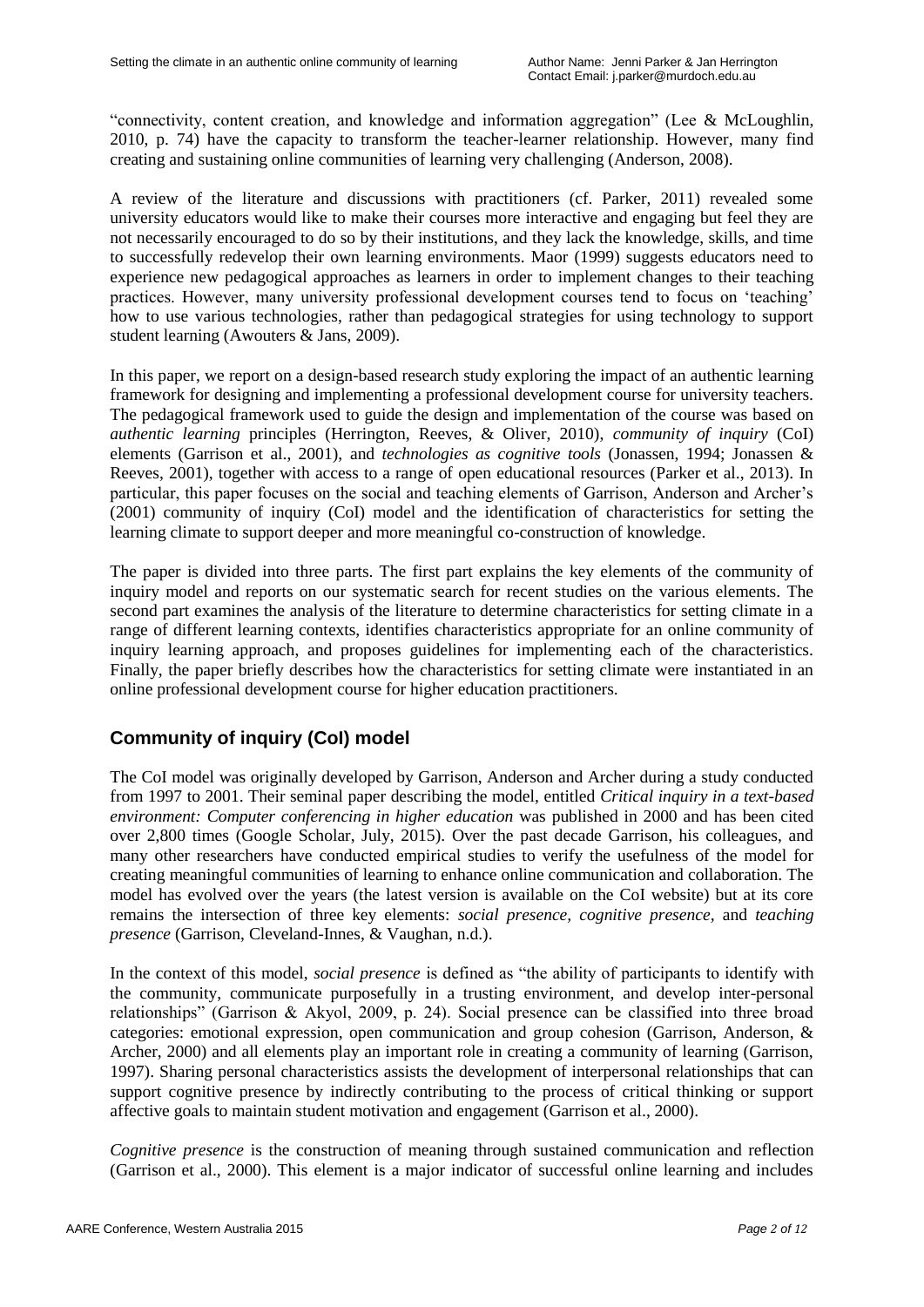four phases: definition of a problem or task, exploration of relevant information, making sense of and integrating ideas and finally testing plausible solutions, which occur within "an environment of reflection and discourse, analysis and synthesis" (Garrison et al., 2010, p. 32).

*Teaching presence* encompasses learning design and course facilitation to support the achievement of learning objectives. Teaching presence includes: curriculum content, learning activities and timelines, managing purposeful collaboration and reflection and assisting the community to achieve the intended outcomes (Garrison et al., 2010).

A systematic review of the literature identified numerous research papers relating to the CoI model, in particular, papers exploring the key elements of social, cognitive, and teaching presence. However, very few articles were found on the three intersecting elements of supporting discourse, setting climate and selecting content in the context of this model. The number of articles found on each of the components of the community of inquiry model is shown below in Figure 1.



*Figure 1* Number of research papers relating to Community of Inquiry components (Garrison, Anderson, & Archer, 2000)

Theoretically, the model indicates that the three presences are interconnected and influence each other. This suggests that the intersecting areas are comprised of elements from the overlapping presences (Garrison et al., 2010). For example, elements of *social presence* and *teaching presence* contribute to *setting the climate* for the learning environment. Components of *social presence* and *cognitive presence* contribute to *supporting discourse.* Features of *cognitive presence* and *teaching presence* assist with *selecting content* (Garrison et al., 2000; Garrison & Arbaugh, 2007).

The very low number of papers found relating to setting climate and selecting content suggested that little research has been undertaken on these intersecting components. Garrison advised that a theoretical analysis of the three intersecting elements had not yet been explored explicitly in the context of the CoI model. However, he and his colleagues had begun to explore the intersection of *regulating learning*—formerly called *selecting content* (2013, April, personal communication). According to Garrison (2014, November, personal communication) the updated version of the CoI model displayed on the COI website (shown in Figure 2), was derived from recent research about shared metacognition, that is, self and co-regulation (cf. Garrison & Akyol, 2013, 2015).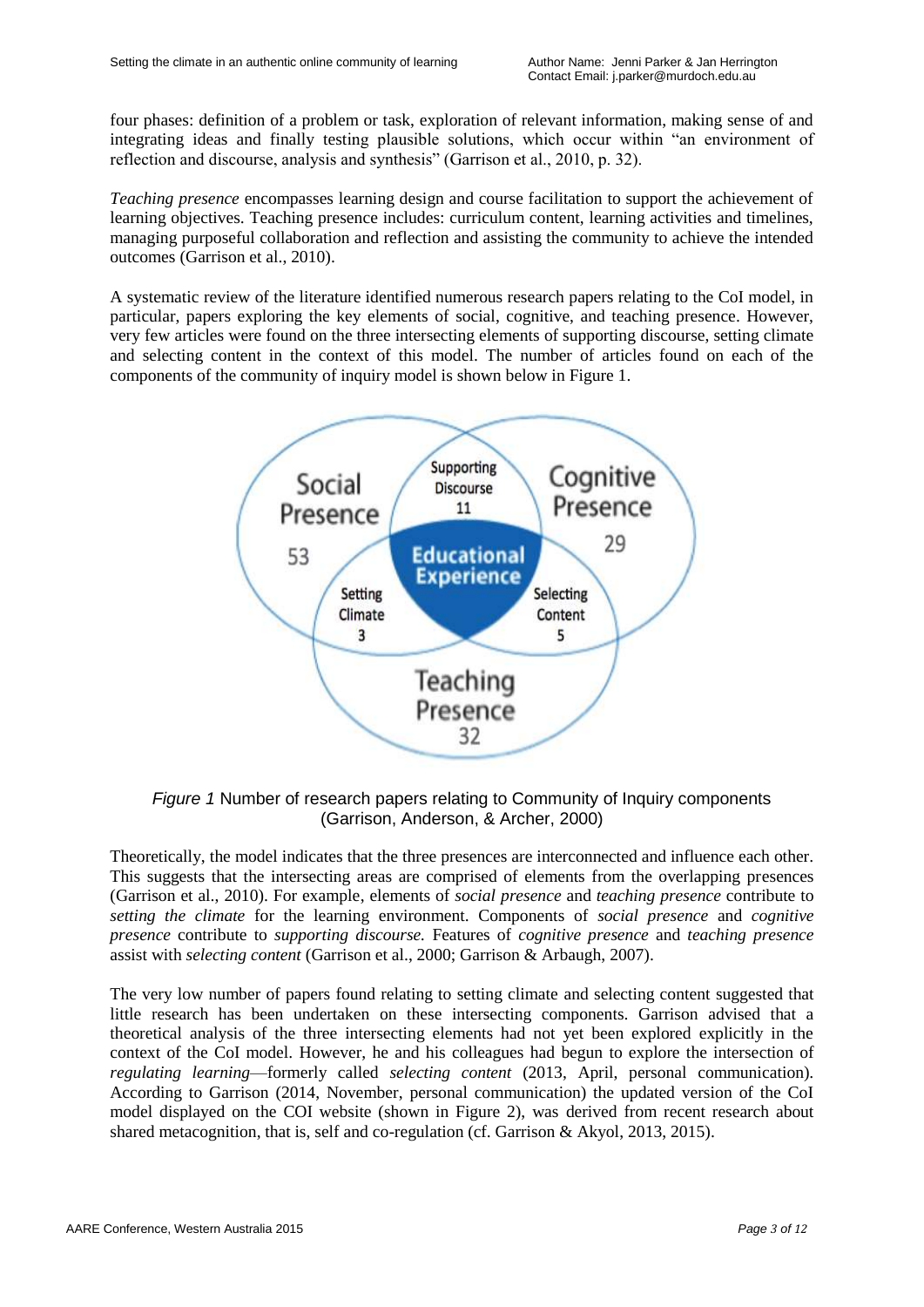

With regards to *setting climate*, only three papers were found that specifically addressed this element: *Getting it right the first session [and] setting the climate for successful teaching and learning*  (Garrison, 1992), *Using asynchronous audio feedback to enhance teaching presence and students' sense of community* (Ice, Curtis, & Phillips, 2007)*, and Setting the climate: The role of instructional design and multimedia to enhance social presence* (Kharana & Boling, 2012). Hence the aim of this paper is to explore this important and somewhat neglected component and to partially address this gap in the literature.

Identifying characteristics for setting climate and articulating guidelines for their implementation may assist other educators to understand how these characteristics might be applied in their own online courses. The characteristics and guidelines are described in the following section.

#### **Researching social and teaching presence: setting climate**

According to Garrison et al."s model (Garrison et al., 2001) setting climate is the overlap of social presence and teaching presence. The characteristics of setting climate would thus include some elements of both social and teaching presence.

While a great deal of literature has been published on the CoI model generally since its first publication, for this paper, an in-depth review was conducted to find those published, peer reviewed papers that related specifically to the setting climate intersection in a range of educational contexts. An analysis of these papers and their findings could then be used to identify critical characteristics of setting climate for an online community of inquiry.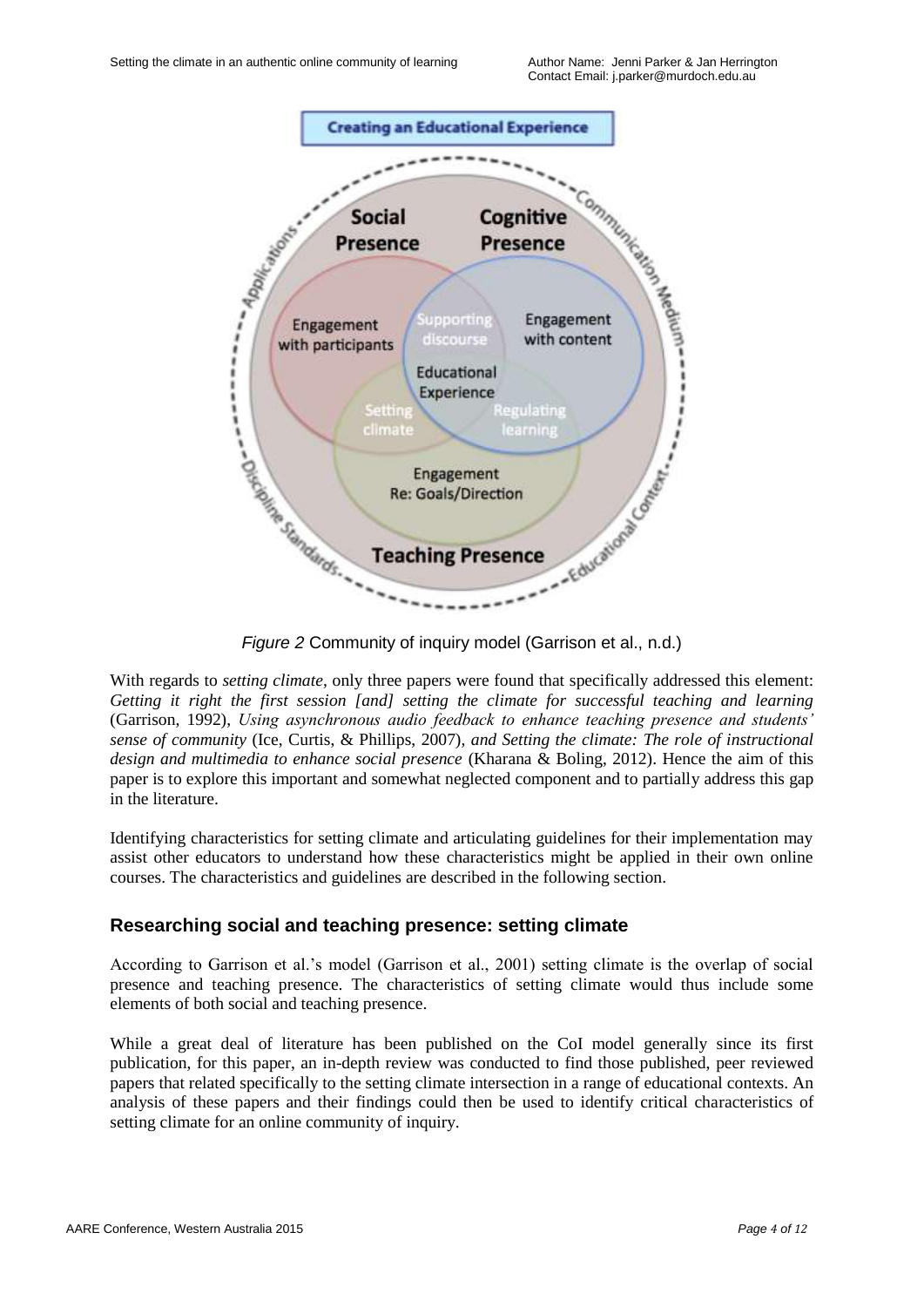The methodology utilised unobtrusive research methods (Lee, 2000) or more specifically, it comprised a systematic quantitative literature review (Pickering & Byrne, 2013) as described in more detail below:

#### *1. Defining the scope of the search*

The topic for investigation was determined as identified above, with particular emphasis on setting climate, the intersection of social and teaching presences. Keywords were identified as initial search parameters to be used consistently in different search engines. Initially these key words were: *setting climate, teaching presence, social presence, Garrison (et al.),* and *Community of Inquiry model,* and then more generic terms were selected such as, *building rapport, effective teaching strategies, effective teachers, effective online learning, online learning design, and effective online environments.*

#### *2. Identifying and searching databases and other sources*

Prior to database searching, a broad search was undertaken using the CoI website, where an extensive list of known papers are grouped by element. The intersections are not specifically covered on the site, so the search was more general in nature, and focused on looking in more depth at those papers listed in the social and teaching presence categories. Using the identified keywords, the following databases were next searched: Google Scholar, and the Murdoch University FindIt search (incorporating key education databases such as ERIC, ProQuest, A+Education, Web of Science and EdItLib). Finally, since many of the primary CoI authors are affiliated with Athabasca University, the publications on the AU Space repository were searched by author.

#### *3. Assessing papers for inclusion*

Papers were read and assessed, and either tentatively included or rejected, on their relevance. The reference lists of papers were also checked to determine if key papers were missing in the initial selections. Initially, only published refereed journals were included in the scope of the search, but refereed conference papers were subsequently also accepted because of the specific nature of the search area (perhaps specific topics are more commonly presented at conferences), and the fact that the area is one of much ongoing activity and research (there is more recency in conference papers). At the conclusion of this step, 24 papers were selected and recorded in EndNote for analysis.

#### *4. Analysis of selected papers and development of characteristics*

Using a table in a word processing document, categories and then subcategories were developed, with papers assigned accordingly. Revisions and refinements of categories occurred as the analysis proceeded. A summary table was then created to present emerging categories and characteristics of setting climate, as described in the analysis below.

## **Analysis of characteristics of setting climate**

An analysis of the selected literature identified four broad categories for setting climate: (1) physical environment, (2) building rapport, (3) emotional expression, and (4) instructional management. A summary of the characteristics identified for each category, together with the relevant authors, is shown below in Table 1.

| Category    | Characteristics          | Authors                                          |
|-------------|--------------------------|--------------------------------------------------|
| Physical    | Clarity of design        | (Bentz, 2009; Swan, 2002b)                       |
| environment | Organization             | (de la Varre, Keane, & Irvin, 2011; Swan, 2002b) |
|             | Pace, interactivity      | (de la Varre et al., 2011)                       |
|             | Usability & satisfaction | (Chapman, 2010; Fontainha & Gannon-Leory, 2008;  |
|             |                          | Kharana & Boling, $2012$ )                       |

Table 1 – Setting climate: categories, characteristics, and authors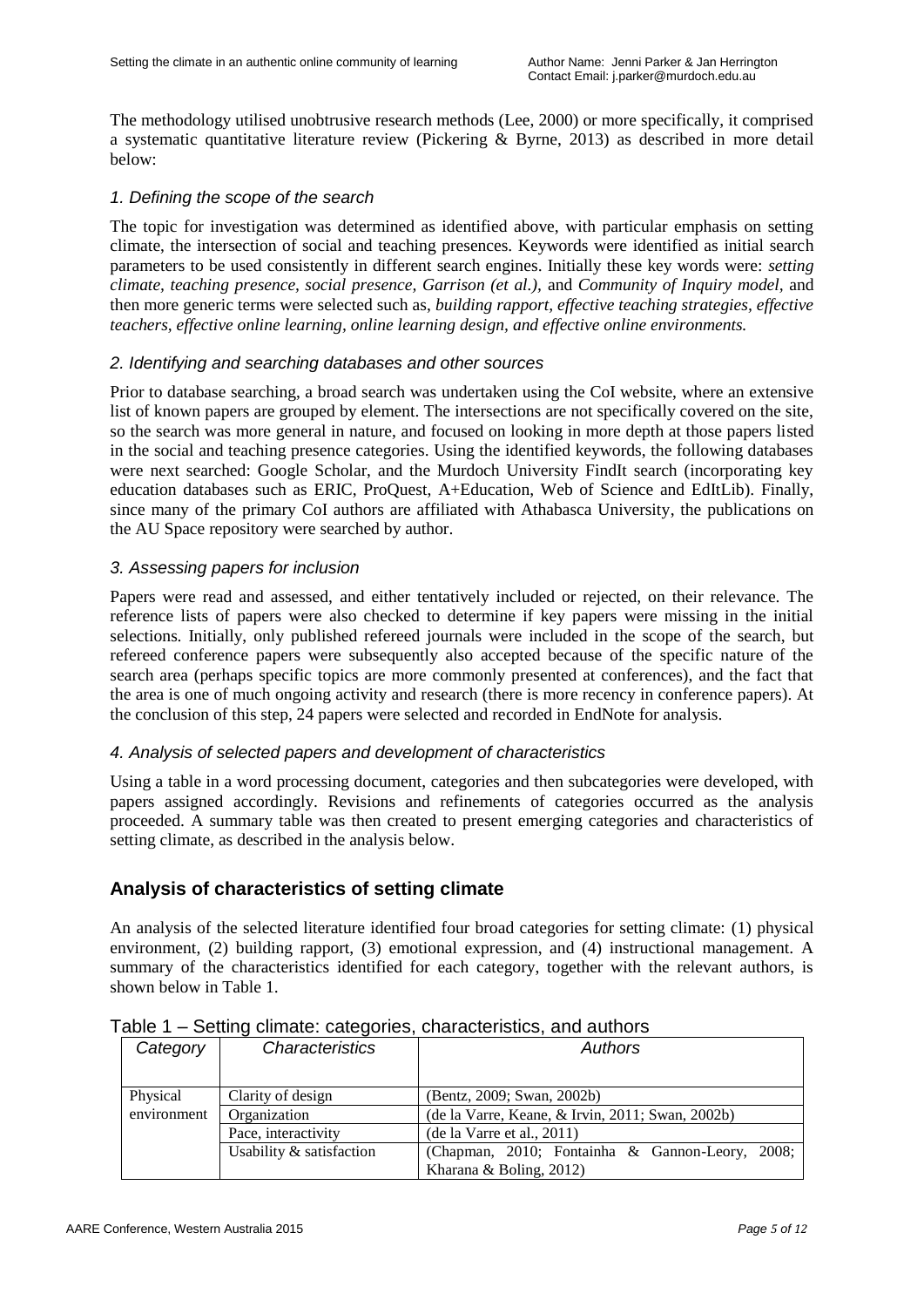| Category                    | <b>Characteristics</b>                                                                           | <b>Authors</b>                                                                                                                                                                                 |
|-----------------------------|--------------------------------------------------------------------------------------------------|------------------------------------------------------------------------------------------------------------------------------------------------------------------------------------------------|
|                             |                                                                                                  |                                                                                                                                                                                                |
| <b>Build</b><br>rapport     | Trust                                                                                            | (Buskist & DSaville, 2001; Fontainha & Gannon-Leory,<br>2008; Granitz, Koernig, & Harich, 2009; Hall &<br>Herrington, 2010; Kharana & Boling, 2012; Swan, 2002a)                               |
|                             | communications<br>Tone<br>of<br>friendly<br>(e.g.<br>and<br>empathetic)                          | (Fontainha & Gannon-Leory, 2008; Lowenthal, 2009; E.<br>Murphy & Rodriguez, 2012; K. L. Murphy, Smith, &<br>Stacey, 2002)                                                                      |
|                             | Interactions<br>private,<br>(e.g.<br>public, audio, text, video)                                 | (Ice, Curtis, & Phillips, 2007; Kharana & Boling, 2012;<br>Lowenthal, 2009; K. L. Murphy et al., 2002; Swan, 2002a,<br>2002b)                                                                  |
|                             | Immediacy (e.g., decreasing<br>psychological distance)                                           | (Bentz, 2009; Bozkaya & Aydin, 2008; Granitz et al.,<br>2009; Hall & Herrington, 2010; Lowenthal, 2009; E.<br>Murphy & Rodriguez, 2012; Swan, 2002a)                                           |
|                             | Intimacy/humanness<br>(e.g.<br>connectedness) eye contact,<br>smiling,                           | (Bentz, 2009; Bozkaya & Aydin, 2008; Granitz et al.,<br>2009; Kharana & Boling, 2012; Lowenthal, 2009; Swan,<br>2002a                                                                          |
|                             | Personal<br>greeting<br>(e.g.<br>facilitator welcome)                                            | (Brinthaupt, Fisher, Gardner, Raffo, & Woodard, 2011;<br>Bull, Montgomery, & Baloche, 1995; Buskist & DSaville,<br>2001; Cox-Davenport, 2010)                                                  |
|                             | Self-disclosure (e.g. social,<br>leisure activities etc.)                                        | (Brinthaupt et al., 2011; Buskist & DSaville, 2001; Granitz<br>et al., 2009; Hall & Herrington, 2010; Kharana & Boling,<br>2012; Lowenthal, 2009; E. Murphy & Rodriguez, 2012;<br>Swan, 2002a) |
|                             | Expression of personality,<br>humour                                                             | (Brinthaupt et al., 2011; Cox-Davenport, 2010; Granitz et<br>al., 2009; Lowenthal, 2009; E. Murphy & Rodriguez,<br>2012; Swan, 2002a)                                                          |
|                             | Accessibility<br>(e.g.<br>be<br>available)                                                       | (Granitz et al., 2009; E. Murphy & Rodriguez, 2012;<br>Sheridan & Kelly, 2010)                                                                                                                 |
|                             | Responsiveness                                                                                   | (Granitz et al., 2009; E. Murphy & Rodriguez, 2012)                                                                                                                                            |
|                             | Active engagement (e.g. be<br>involved)                                                          | (Granitz et al., 2009; K. L. Murphy et al., 2002; Penick &<br>Bonnstetter, 1993; Sheridan & Kelly, 2010)                                                                                       |
|                             | Non-academic conversations<br>(social)                                                           | (Lowenthal, 2009; E. Murphy & Rodriguez, 2012; Swan,<br>2002a                                                                                                                                  |
| Emotional<br>expression     | Encouraging,<br>acknowledging, reinforcing                                                       | (Granitz et al., 2009; K. L. Murphy et al., 2002; Sheridan<br>& Kelly, 2010)                                                                                                                   |
|                             | Identification with the group<br>(e.g. Sharing stories, shared<br>understanding)                 | (Fontainha & Gannon-Leory, 2008; Kharana & Boling,<br>2012; E. Murphy & Rodriguez, 2012)                                                                                                       |
|                             | Monitoring progress<br>(e.g.<br>showing interest in student<br>success)                          | (Bozkaya & Aydin, 2008; Granitz et al., 2009; E. Murphy<br>& Rodriguez, 2012; K. L. Murphy et al., 2002)                                                                                       |
|                             | Respect (e.g., address by<br>name)                                                               | (Bozkaya & Aydin, 2008; Lowenthal, 2009; E. Murphy &<br>Rodriguez, 2012; Swan, 2002a)                                                                                                          |
|                             | Praise                                                                                           | (Bozkaya & Aydin, 2008; E. Murphy & Rodriguez, 2012)                                                                                                                                           |
| Instructional<br>management | Relevance (e.g., what & why<br>they are studying)                                                | (Brinthaupt et al., 2011; Fontainha & Gannon-Leory,<br>2008; Garrison, 1992; K. L. Murphy et al., 2002; Tung,<br>2007)                                                                         |
|                             | Accountability (e.g. setting<br>student<br>goals,<br>roles<br>&<br>responsibilities, netiquette) | (de la Varre et al., 2011; Fontainha & Gannon-Leory,<br>2008; Maor, 2008; Winagrad & Smith, 1987)                                                                                              |
|                             | Timely<br>feedback<br>(e.g.<br>performance,<br>activities &<br>assignments)                      | (Brinthaupt et al., 2011; Fontainha & Gannon-Leory,<br>2008; E. Murphy & Rodriguez, 2012; Swan, 2002b)                                                                                         |
|                             | Flexibility (e.g. deadlines &<br>due dates)                                                      | (Brinthaupt et al., 2011)                                                                                                                                                                      |

Note: Papers for authors listed above are included in the reference list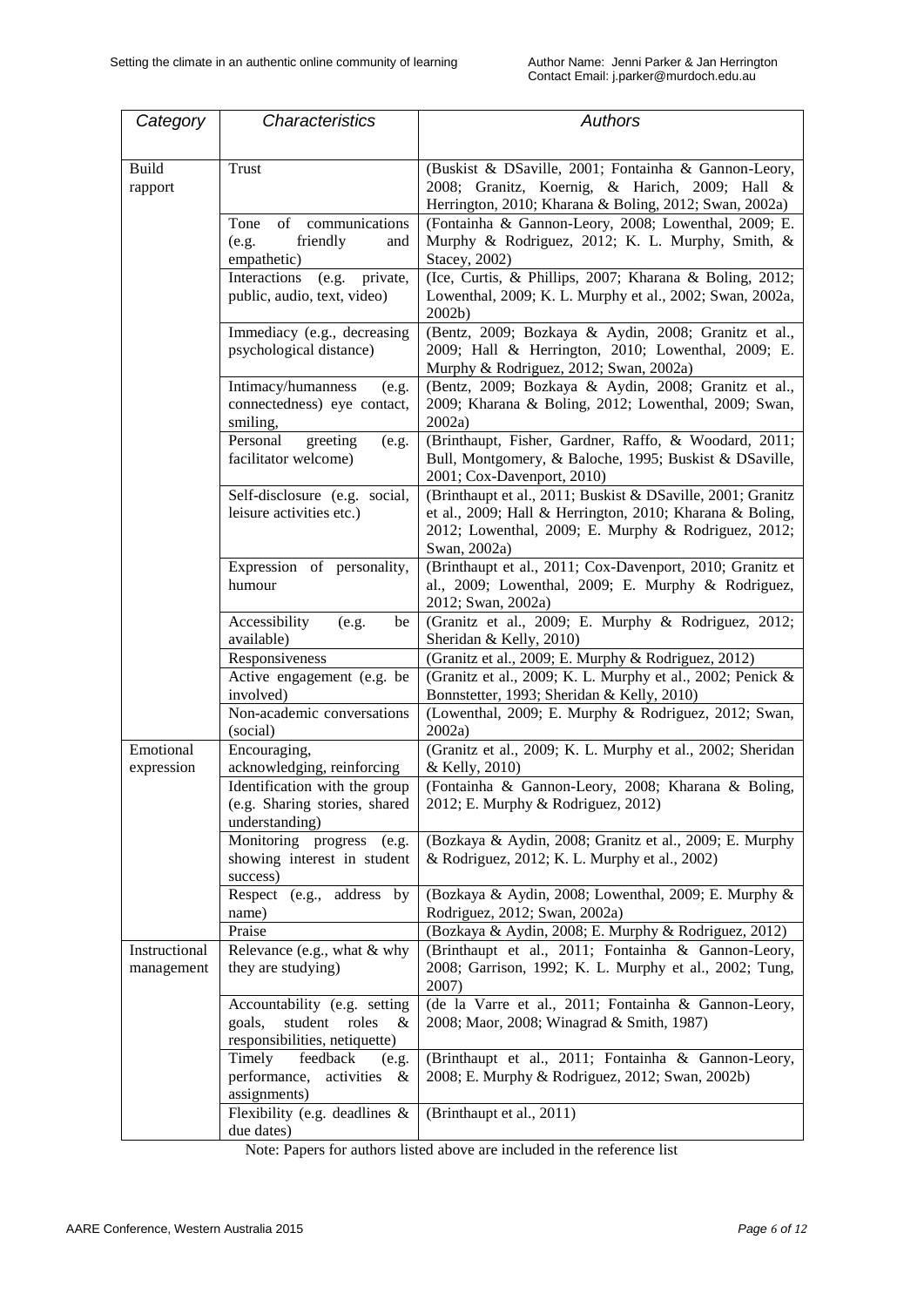In order to translate the characteristics into more user-friendly design principles for educators wishing to use the elements to guide the design of their learning environments, the following guidelines for setting climate in an online community of learning were developed:

#### *1. Create a user friendly learning environment (physical environment)*

- Develop an easy to follow navigation menu
- Employ an uncluttered design style
- Organise flow of information and materials in a logical manner

#### *2. Build a positive rapport (social presence)*

- Decrease psychological distance (isolation): Use open friendly communication (verbal & nonverbal)
- Encourage connectedness: Be an active participant, and offer opportunities for interaction (student/facilitator & student/student)
- Express your personality: Self-disclose some personal information (e.g., hobbies, favourite travel destinations)
- Be approachable: Articulate your availability, advise how students can contact you and respond promptly
- Develop mutual trust: Show respect, courtesy, and patience

#### *3. Engender a sense of belonging (emotional expression)*

- Address students by name
- Encourage students to participate
- Recognise and praise progress and achievement

#### *4. Promote a sense of purpose (instructional management)*

- Articulate goals
- Monitor performance
- Give helpful advice
- Provide constructive feedback

We envisage these characteristics and guidelines may assist online educators to develop physical, social, emotional and instructional supports to set a positive climate of open communication and friendly interaction to encourage student engagement in an online community of learning.

In the following section, we describe how these characteristics were instantiated by the first author in an online professional development course for higher education practitioners.

## **Implementation of characteristics for setting climate**

The intention of the course was to immerse educators in the pedagogical framework they were learning about to help them become more comfortable using authentic learning principles and technologies as social and cognitive tools, so that they could then develop more interactive and engaging online learning experiences for their students (cf. Parker et al., 2013).

Many participants had already designed and delivered online courses. However, for some, this was their first exposure to online learning and most participants had never experienced online learning from a student"s perspective. Even if a teacher is an expert in a content area, a range of pedagogical strategies is required to ensure students learn in web-based environments (Henry & Meadows, 2008). The CoI framework was used as the theoretical lens to guide the development of social, cognitive and teaching strategies for the online professional development course to support student learning. How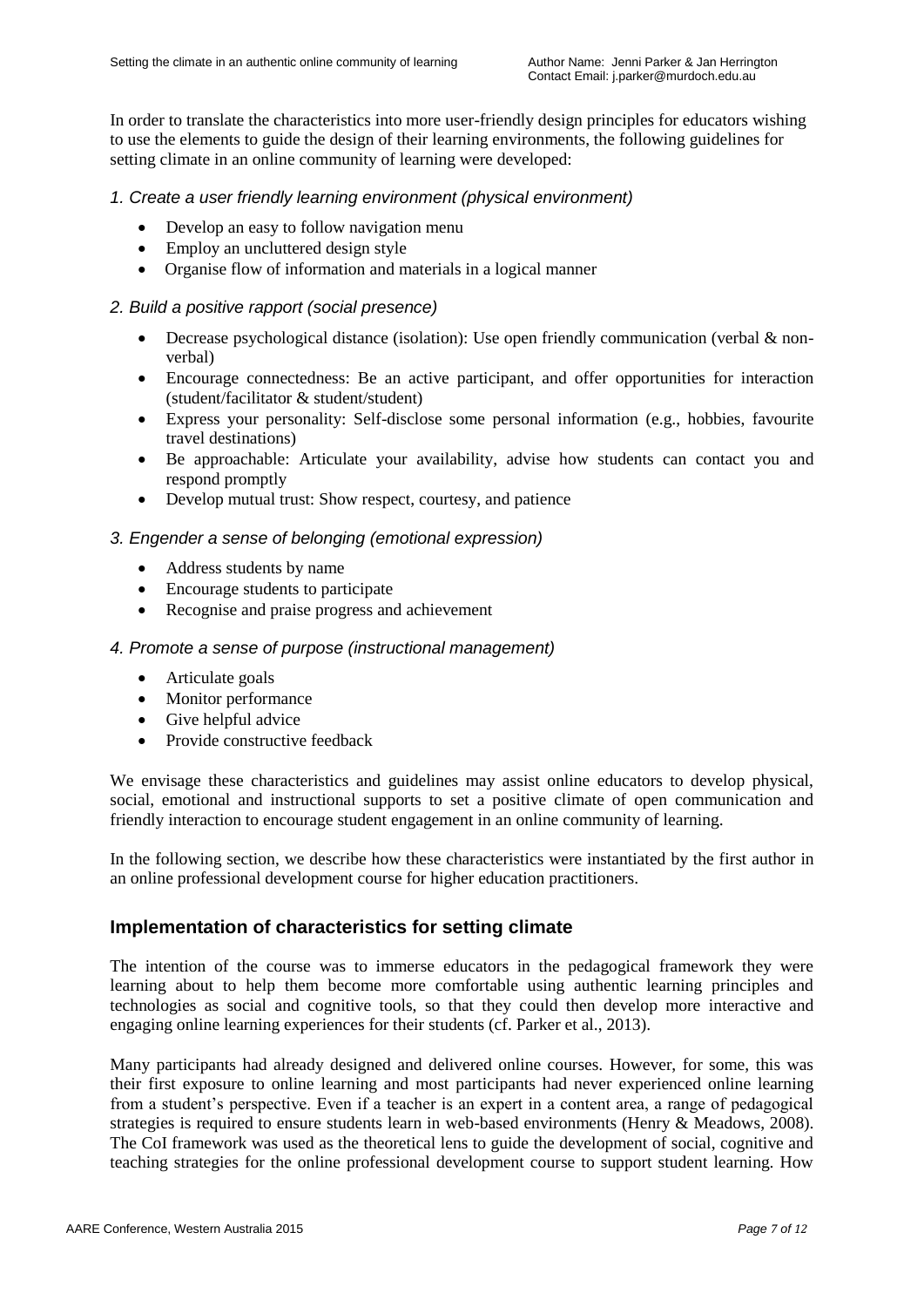each element of the setting climate intersection was instantiated in the learning environment is described in more detail below.

#### Create a user-friendly learning environment

The primary interface for the learning environment was a Moodle learning management system (LMS). This area provided instructions for getting started in the course, links to readings, support materials and resources and specific instructions for completing each task. The LMS consisted of three columns: navigation within the LMS on the left, the content in the middle and useful information and quick links to external resources on the right. A snapshot of the course interface is shown in Figure 3 below.



*Figure 3* Authentic eDesign course: Moodle interface

## Build a positive rapport and engender a sense of belonging

Rapport is defined as harmonious interactions between people that results in good communication and a mutual understanding of each other"s feelings or ideas (Murphy & Rodriguez, 2012; Oxford Dictionaries, 2014). Murphy and Rodriguez (2008) state the absence of "body language and visual presence as mediators requires e-teachers to find new ways of interacting and building rapport" (p. 1061). They suggest teachers can easily build rapport in "the spontaneous, informal, daily interactions in the physical classroom" (2012, p. 167) but argue that for online environments it involves more work and must be consciously premeditated (2008).

Building rapport in an online environment is important as it can help students feel more socially connected and trusting of their fellow learners, and encourages open communication, which can led to more meaningful learning and better achievement of outcomes (Maor, 2008). Granitz, Koernig and Harich (2009, p. 52) believe "one of the key traits of master teachers is the ability to foster student rapport". Methods used to build rapport included: a personalized welcome email, an introduction forum, a variety of communication tools, and a number of social spaces.

A choice of communication tools and social spaces enabled learners to communicate and collaborate in different ways. For example: email (private interaction), discussion forums (group interaction in protected LMS environment), Skype group chat (real-time communication, individual or group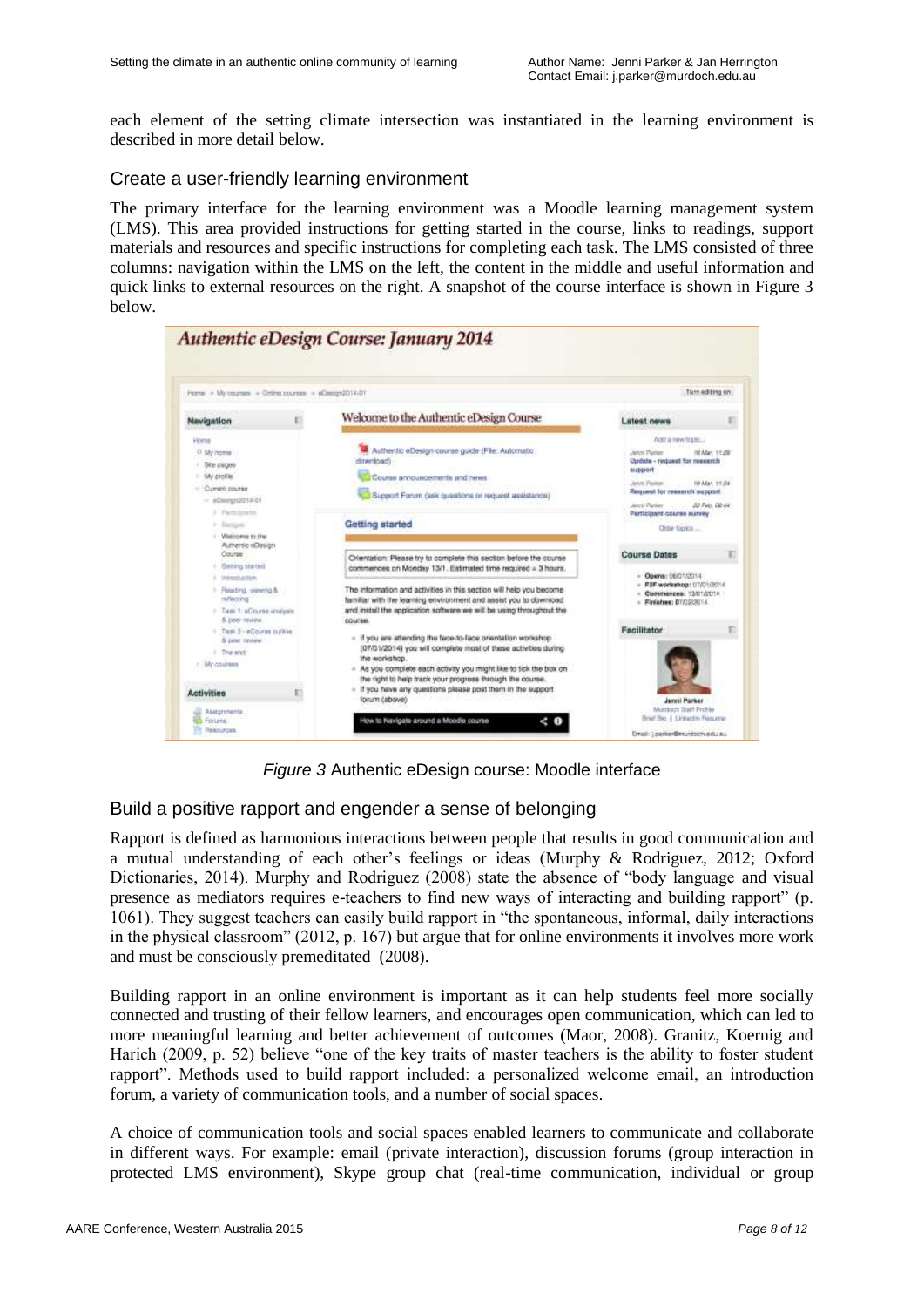interaction in a protected environment), blog comments (public interaction), a Diigo social bookmarking group (public sharing of resources and commenting) and a shared Google Drive folder (public or private online file sharing and collaboration). Participants were encouraged to respond to each other"s questions wherever possible to capitalise on negotiated responsibility of both teachers and students to construct and share knowledge (Nandi, Hamilton, & Harland, 2012).

#### Promote a sense of purpose

A clear explanation of the relevance of the course (Garrison, 1992) and how it relates to meaningful real life activities (Herrington, Parker, & Boase-Jelinek, 2014) can help promote a sense of purpose. Course goals were articulated in the course outline, which was emailed to all participants before the commencement of the course. The introduction section on the LMS included information about the course aims and objectives. The tasks participants were required to complete were authentic activities that enabled them to create polished products that they could use in their workplace. Participants were also asked to review each other"s work using rubrics and to provide constructive feedback to their peers.

## **Conclusion**

Setting the climate is a combination of teaching and social presence that Hall and Herrington advise "should be developed first, as a catalyst to enable the development of the community" (2010, p. 1014). In this paper, we have presented an analysis that shows that setting the climate is not a static task—it is a dynamic process that must be nurtured and maintained throughout the course, growing "naturally and progressively through the purposeful and collaborative inquiry process" (Garrison, 2011, p. 34). While many educators are aware of the need for students to introduce themselves and engage in conversation early in an online course, in his book, *E-learning in the 21st century*, Garrison distinguished between personal and group identity:

Setting climate may be more about a feeling of belonging to the group and less about affectively connecting with others on a personal basis. The question is whether there should be so much focus on the interpersonal (personal identity) at the beginning of the course (Garrison, 2011, pp. 33-34).

In this paper, we have proposed that characteristics and descriptions derived from the research literature on Garrison et al."s community of inquiry model, can help educators set the climate of an online learning experience in a much more meaningful way than simply by encouraging students to connect on a personal basis in the early weeks of the course. The characteristics described here can provide guidance that goes beyond affective communication elements, and that instead attends to four key elements: (1) designing a friendly learning environment, (2) building rapport, (3) engendering a sense of belonging, and (4) developing a sense of purpose to assist student learning. Consideration of all elements draws on the synthesized research of many scholars in the field, to provide sound guidelines for the design of quality online learning experiences.

## **References**

- Anderson, T. (2008). *Open educational resources plus social software: Threat or opportunity for Canadian higher education?* Paper presented at the Canadian Society for the study of higher education, 1-3 June 2008, University of British Columbia. Retrieved from: https://csshescees.files.wordpress.com/2014/03/2008 csshe\_program\_20080529.pdf
- Awouters, V., & Jans, S. (2009). E-Learning competencies for teachers in secondary and higher education. *International Journal of Emerging Technologies in Learning*, 4(2).
- Bentz, D. T. (2009). *Online and face-to-face classes: A comparative analysis of teaching presence and instructor satisfaction.* (Doctor of Philosophy in Education Thesis), The University of Nebraska - Lincoln, Ann Arbor. Retrieved from http://digitalcommons.unl.edu/cehsdiss/53/ ProQuest Dissertations & Theses Global database.
- Bonk, C. J. (2004). The perfect e-storm: Emerging technology, enormous learner demand, enhanced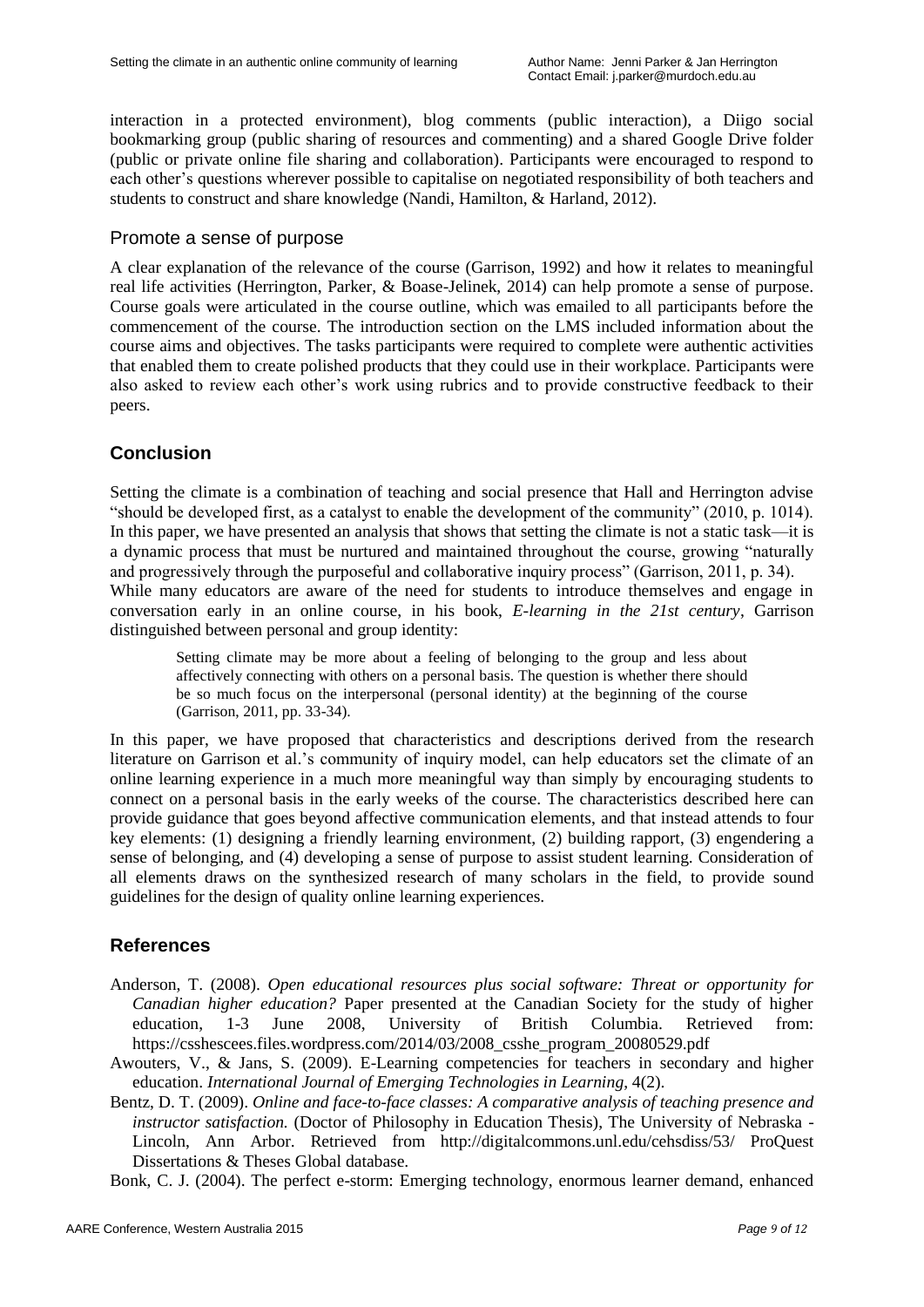pedagogy, and erased budgets. Part 1: Storms #1 and #2 [Report]. *The Oberavtory on borderless higher education (Part 1)*. London, UK.

- Bozkaya, M., & Aydin, I. E. (2008). The relationship between teacher immediacy behaviours and learners' perceptions of social presence and satisfaction in open and distance education: The case of Anadoulu University Open Education Faculty. *The Turkish Online Journal of Education Technology, 7*(3), 64-70.
- Brinthaupt, T. M., Fisher, L. S., Gardner, J. G., Raffo, D. M., & Woodard, J. B. (2011). What the best online teachers should do. *MERLOT Journal of Online Learning and Teaching, 7*(4), Retrieved from: http://jolt.merlot.org/vol7no4/brinthaupt\_1211.htm.
- Bull, K. S., Montgomery, D., & Baloche, L. (1995). Teaching creativity at the college level: A synthesis of curricular components perceived as important by instructors. *Creativity Research Journal, 8*(1), 83-89.
- Buskist, W., & DSaville, B., K. (2001). Rapport-building: Creating positive emotional contexts for enhancing teaching and learning. *APS Observer, 14*(3).
- Chapman, C. (2010, Sep 15). 10 usability tips based on research studies. Retrieved November, 2014, from http://sixrevisions.com/usabilityaccessibility/10-usability-tips-based-on-research-studies/
- Cox-Davenport, R. A. (2010). *A grounded theory approach to faculty's perspective and patterns of online social presence.* (Doctor of Philosophy in Nursing Thesis), ProQuest, UMI Dissertations Publishing. Retrieved from http://digitalscholarship.unlv.edu/thesesdissertations/312/
- de la Varre, C., Keane, J., & Irvin, M. (2011). Dual perspectives on the contribution of on-site facilitators to teaching presence in a blended learning environment. *The Journal of Distance Education, 25*(3), 1-14.
- Emes, C., & Cleveland-Innes, M. (2003). A journey towards learner-centered curriculum. *The Canadian Journal of Higher Education*, 33(3), 47-70
- Fontainha, E., & Gannon-Leory, P. (2008). Communities of practice and virtual learning communities: Benefits, barriers and success factors. *elearning papers, Special edition 2008*, 20-29.
- Garrison, D. R. (1992). Getting it right the first session [and] setting the climate for successful teaching and learning. *Adult Learning, 3*(6), 25-26.
- Garrison, D. R. (1997). Computer conferencing: The post-industrial age of distance education. *Open Learning*, 12(2), 3-11.
- Garrison, D. R. (2011). *E-Learning in the 21st century: A framework for research and practice* (2nd ed.). London: Routledge.
- Garrison, D. R. (2013, April). Community of Inquiry framework model [Personal communication].
- Garrison, D. R. (2014, November). Community of Inquiry framework model: Interactive Flash animation [Personal communication].
- Garrison, D. R., & Akyol, Z. (2009). Role of instructional technology in the transformation of higher education. *Journal of Computing in Higher Education*, 21(1), 19-30.
- Garrison, D. R., & Akyol, Z. (2013). Towards the development of a metacognition construct for communities of inquiry. *Internet and Higher Education*, 17, 84-89.
- Garrison, D. R., & Akyol, Z. (2015). Towards the development of a metacognition construct for communities of inquiry. *Internet and Higher Education*, 24, 66-71.
- Garrison, D. R., Anderson, T., & Archer, W. (2000). Critical inquiry in a text based environment: Computer referencing in higher education. *The Internet and Higher Education*, 2(2-3), 87-105.
- Garrison, D. R., Anderson, T., & Archer, W. (2001). Critical thinking and computer conferencing: A model and tool to assess cognitive presence. *American Journal of Distance Education*, 15(1), 7-23.
- Garrison, D. R., & Arbaugh, J. B. (2007). Researching the community of inquiry framework: Review, issues, and future directions. *The Internet and Higher Education*, 10(3), 157-172.
- Garrison, D. R., Cleveland-Innes, M., & Fung, T. S. (2010). Exploring causal relationships among teaching, cognitive and social presence: Student perceptions of the community of inquiry framework. The Internet and Higher Education, 3(1-2), 31-36.
- Garrison, D. R., Cleveland-Innes, M., & Vaughan, N. (n.d.). Community of inquiry website. Retrieved November, 2014, from https://coi.athabascau.ca/
- Granitz, N. A., Koernig, S. K., & Harich, K. R. (2009). Now it's personal: Antecedents and outcomes of rapport between business faculty and their students. *Journal of Marketing Education, 31*(1), 52- 65.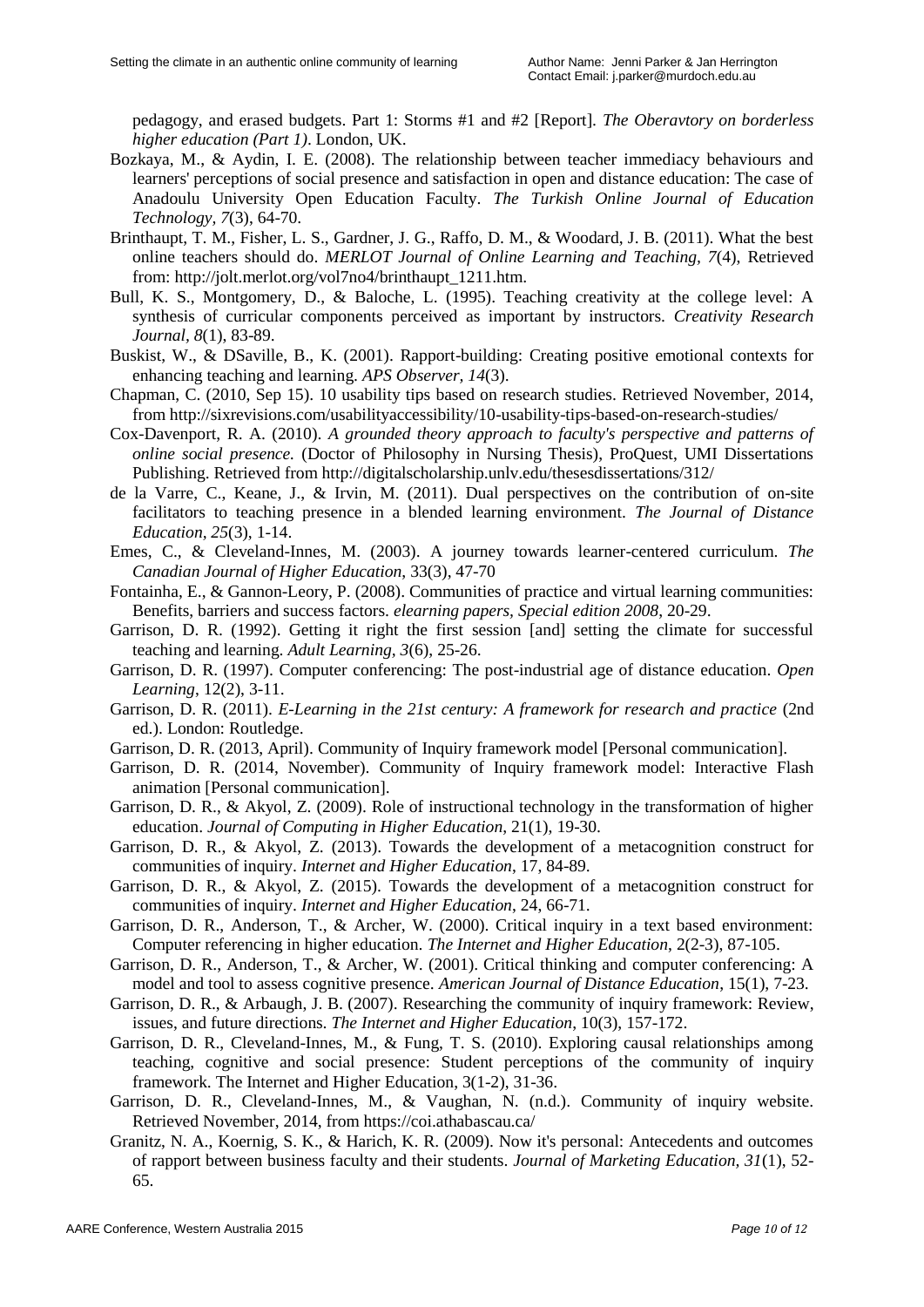- Hall, A., & Herrington, J. (2010). The development of social presence in online Arabic learning communities. *Australasian Journal of Educational Technology, 26*(7), 1012-1027.
- Henry, J., & Meadows, J. (2008). An absolutely riveting online course: Nine principles for excellence in web-based teaching. *Canadian Journal of Learning and Technology, 34*(1).
- Herrington, J., Parker, J., & Boase-Jelinek, D. (2014). Connected authentic learning: Reflection and intentional learning. *Australian Journal of Education*, 58(1), 23-35.
- Herrington, J., Reeves, T. C., & Oliver, R. (2010). *A guide to authentic e-learning*. New York: Routledge.
- Hodges, C. B., & Repman, J. (2011). Moving outside the LMS: Matching Web 2.0 tools to instructional purpose. *EDUCAUSE Learning Initiative*, September. http://net.educause.edu/ir/library/pdf/ELIB1103.pdf.
- Jonassen, D. (1994). *Technology as cognitive tools: Learners as designers*. Paper presented at the ITForum Paper, 1.
- Jonassen, D., & Reeves, T. C. (2001). Learning with technology: Using computers as cognitive tools. In D. H. Jonassen (Ed.), *The handbook of research for educational communications and technology*. NJ, USA: Lawrence Earlbaum.
- Ice, P., Curtis, R., & Phillips, P. (2007). Using asynchronous audio feedback to enhance teaching presence and students" sense of community. *Online Learning Consortium, 11*(2).
- Kharana, C., & Boling, E. (2012). Setting the climate: The role of instructional design and multimedia to enhance social presence*.* In T. Amiel & B. Wilson (Eds.), *Proceedings of EdMedia 2012* (pp. 1813-1818), Chesapeake, VA: AACE
- Kim, B., & Reeves, T. C. (2007). Reframing research on learning with technology: In search of the meaning of cognitive tools. *Instructional Science*, 35, 207-256.
- Lee, R. M. (2000). *Unobtrusive methods in social research*. Buckingham, UK: Open University Press.
- Lee, M. J. W., & McLoughlin, C. (2010). Beyond distance and time constraints: Applying social networking tools and Web 2.0 approaches in distance education. In G. Veletsianos (Ed.), Emerging technologies in distance education (pp. 61-87). Edmonton, Canada: Athabasca University Press.
- Levin-Goldberg, J. (2012). Teaching generation techX with the 4Cs: Using technology to integrate 21st century skills. *Journal of Instructional Research,* 1(1), 56-66.
- Lowenthal, P. R. (2009). Social presence. In P. L. Rogers, G. A. Berg, J. V. Boettcher, C. Howard, J. Lorraine & K. D. Schenk (Eds.), *Encyclopedia of Distance Learning* (pp. 1900-1906). Hershey, PA, USA: IGI Global.
- Maor, D. (1999). Teachers-as-learners: The role of multimedia professional development program in changing classroom practice. *Australian Science Teachers Journal*, 45(3).
- Maor, D. (2008). Changing relationship: Who is the learner and who is the teacher in the online educational landscape? *Australasian Journal of Educational Technology, 24*(5), 627-638.
- Murphy, E., & Rodriguez, A. M. (2008). Contradictions between the virtual and physical high school classroom: A third-generation Activity Theory perspective. *British Journal of Educational Technology*, 39(6), 1061-1072.
- Murphy, E., & Rodriguez, A. M. (2012). Rapport in distance education. *The International Review of Research in Open and Distance Learning, 13*(1), 167-190.
- Murphy, K. L., Smith, P. J., & Stacey, E. (2002). Teaching presence in computer conferencing: Lessons from the United States and Australia. In *Proceedings of International Conference on Computers in Education* (pp. 694-698), Los Alamitos, C: IEEE Computer Society Press
- Nandi, D., Hamilton, M., & Harland, J. (2012). Evaluating the quality of interaction in asynchronous discussion forums in fully online courses. *Distance Education*, 33(1), 5-30.
- Norton, A., & Cherastidtham, I. (2014). Mapping Australian higher education, 2014-15. *Gratton Series,* Victoria, Australia: Gratton Institute.
- OECD. (2015). *Education Policy Outlook: Making reforms happen.* [OECD Report]. Retrieved from: http://www.oecd-ilibrary.org/education/education-policy-outlook-2015\_9789264225442-en
- Oxford Dictionaries. (2014). Rapport. Retrieved November, 2014, from http://www.oxforddictionaries.com/definition/english/rapport
- Parker, J. (2011). Practitioner practices for designing and delivering online higher education courses within a learning management system. *Teaching and Learning Forum: Developing student skills for the next decade*. 1-2 February, 2011. Perth: Edith Cowan University.